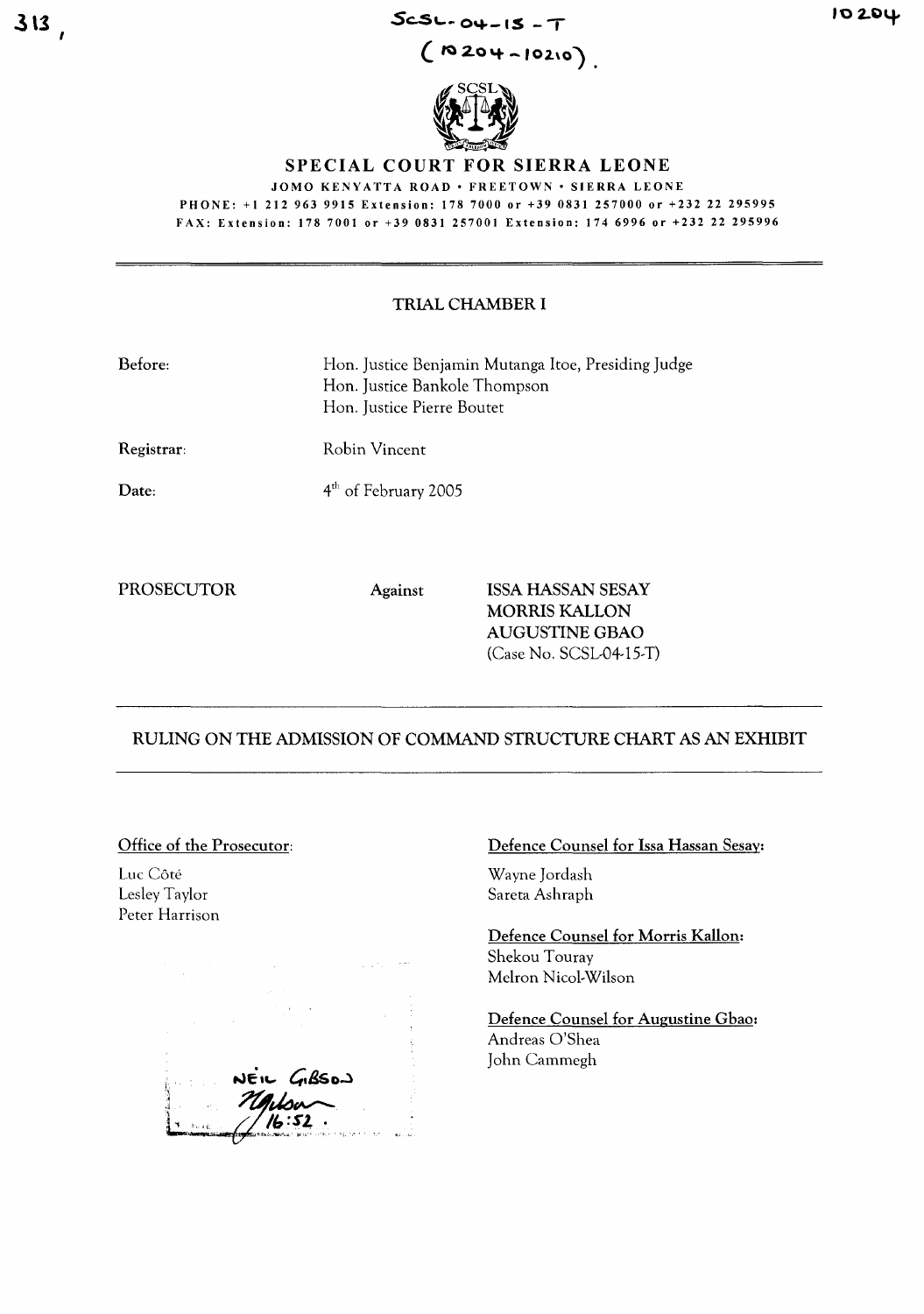TRIAL CHAMBER I ("Trial Chamber I") of the Special Court for Sierra Leone ("Special Court") composed of Hon. Justice Benjamin Mutanga !toe, Presiding Judge, Hon. Justice Bankole Thompson, and Hon. Justice Pierre Boutet;

SEIZED of the Oral Application by the Prosecution made on the  $19<sup>th</sup>$  of January 2005 to have a Chart entitled "Command Structure TFl-071 April - December 1998" ("Chart") admitted as an exhibit during the testimony of Witness TF1-071 ("Application");

CONSIDERING that Defence Counsel for the three Accused, lssa Hassan Sesay, Morris Kallon and Augustine Gbao opposed the admission of the Chart as an exhibit;

NOTING that on the 21<sup>st</sup> of January 2005, Trial Chamber I delivered an oral Ruling ordering that the Chart could not be admitted as an exhibit at this stage;

NOTING that Trial Chamber I indicated at that time that a reasoned written Ruling on this matter would be delivered in due course;

NOTING Rule 85 of the Rules of Procedure and Evidence of the Special Court ("Rules");

# THE TRIAL CHAMBER HEREBY ISSUES ITS REASONED WRITTEN RULING:

1. This is the Ruling of Trial Chamber I in support of the decision to deny the admission of the Command Structure Chart at this stage on the 21<sup>st</sup> of January 2005 during the testimony of Witness TFl-071.

2. During the examination-in-chief of Prosecution witness TFl-071, the Prosecution sought to have admitted in evidence as an exhibit a Chart entitled "Command Structure TFl-071 April - December 1998". The Witness testified that this document had been prepared by the Prosecution based on the information that he had provided to the Prosecution and that the Chart accurately reflected what he had told the Prosecution.<sup>1</sup>

3. Defence Counsel for all three Accused opposed the admission of this Chart as an exhibit on the grounds summarized below.

Case No. SCSL-04-15-T  $\left/ \right/$  2.  $\left/ \right/$  4<sup>th</sup> of February 2005

<sup>&</sup>lt;sup>1</sup> Prosecutor *v.* Sesay et al., SCSL-04-15-T, Transcripts of the 19<sup>th</sup> of January 2005 at pp. 55-56.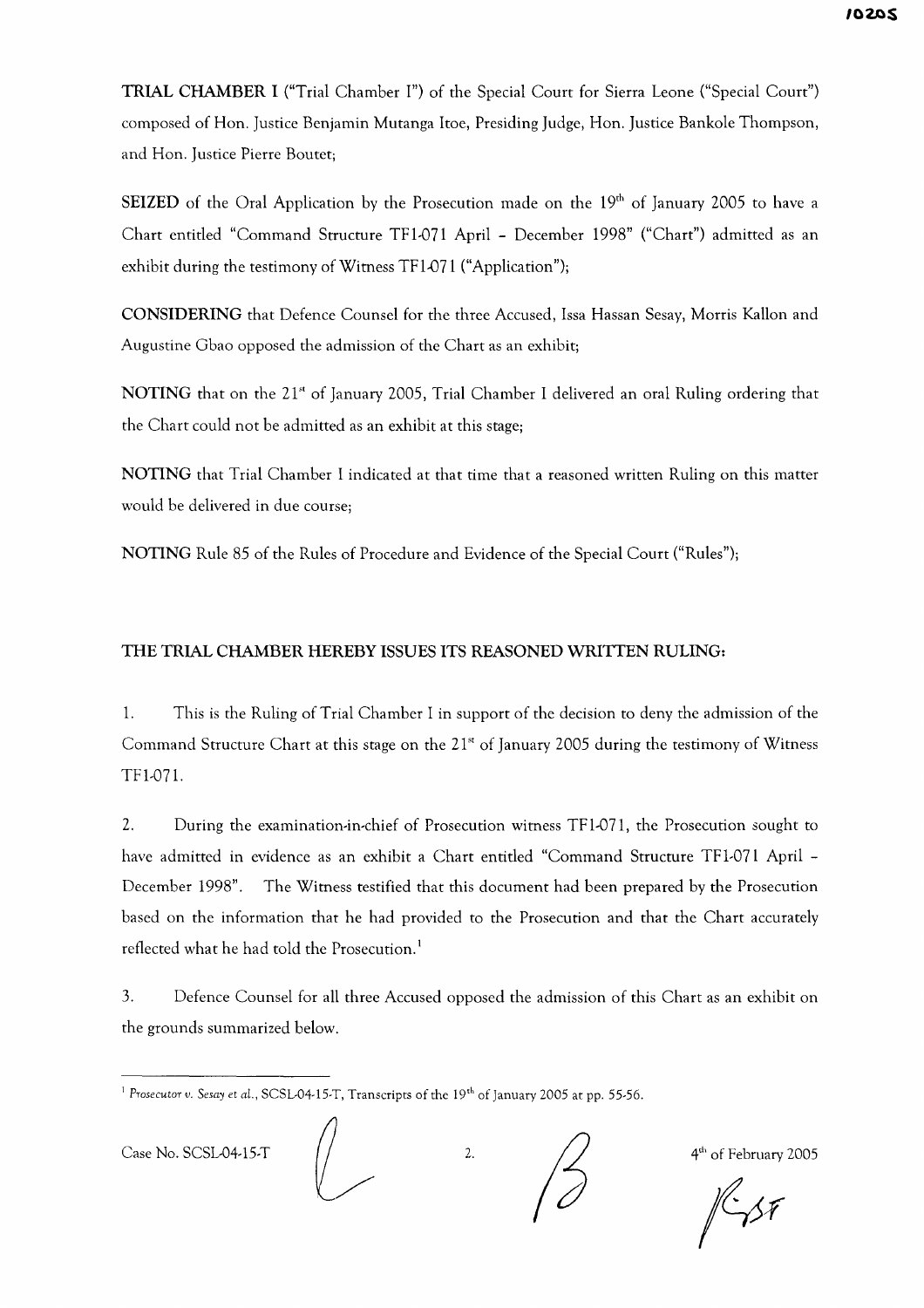4. Counsel for the First Accused, Sesay, submitted that the admission of the Chart violated the best evidence rule. He asserted that the best evidence would be obtained through the oral testimony of the Witness that could effectively be verified by cross-examination and not through the admission of a written document. Counsel also submitted that the admission of a Chart in this fashion would enable the Prosecution to bypass the prohibition on leading questions. Lastly, Counsel asserted that the Chart had not been properly disclosed as the Chart had just been received by the Defence but contained different information than that contained in the previously disclosed witness statements of TFI-071.

5. Counsel for the Second Accused, Kallon, submitted for his part that the Chart must be viewed as analogous to a statement made by a witness. Moreover, the Chart contains certain contentious issues which could be best elicited through *viva voce* testimony rather than by merely exhibiting the document. Counsel also submitted that the Prosecution had not complied with the normal disclosure rules applicable to witness statements pursuant to Rule 66(A)(ii).

6. Counsel for the Third Accused, Gbao, reinforcing the objection to the Chart, put forward four grounds in support, to wit, (i) that it lacked probative value and is self-serving not having been obtained in transparent circumstances, (ii) that its prejudicial effect outweighs its probative value, (iii) that it is actually a witness statement, and (iv) that it violates the best evidence rule.

7. In its Response, the Prosecution submitted that the best evidence rule is a dead rule, not applicable in international criminal law. Prosecution Counsel also pointed out that the Chart actually contained two different sections, one showing the command structure for "Headquarters Kailahun" and the other for "Battalion". With regard to the Defence submission on disclosure, the Prosecution argued it has fulfilled its continuing disclosure obligation by disclosing the Chart since it does not contain any new allegations but only a further amplification of information already disclosed to the Defence.

8. In their Replies, the Defence reiterated their previous submissions and noted that evidence concerning command structures is very incriminating and prejudicial.

9. Consistent with the practice of other international criminal tribunals, under the adversarial scheme of the Special Court for Sierra Leone, evidence is to be presented in court in the manner set out in Rule 85 of the Rules of the aforesaid Court. Accordingly, Rule 85(B) provides that:

Case No. SCSL-04-15-T  $\frac{1}{2}$  3.  $\frac{1}{4}$  4<sup>th</sup> of February 2005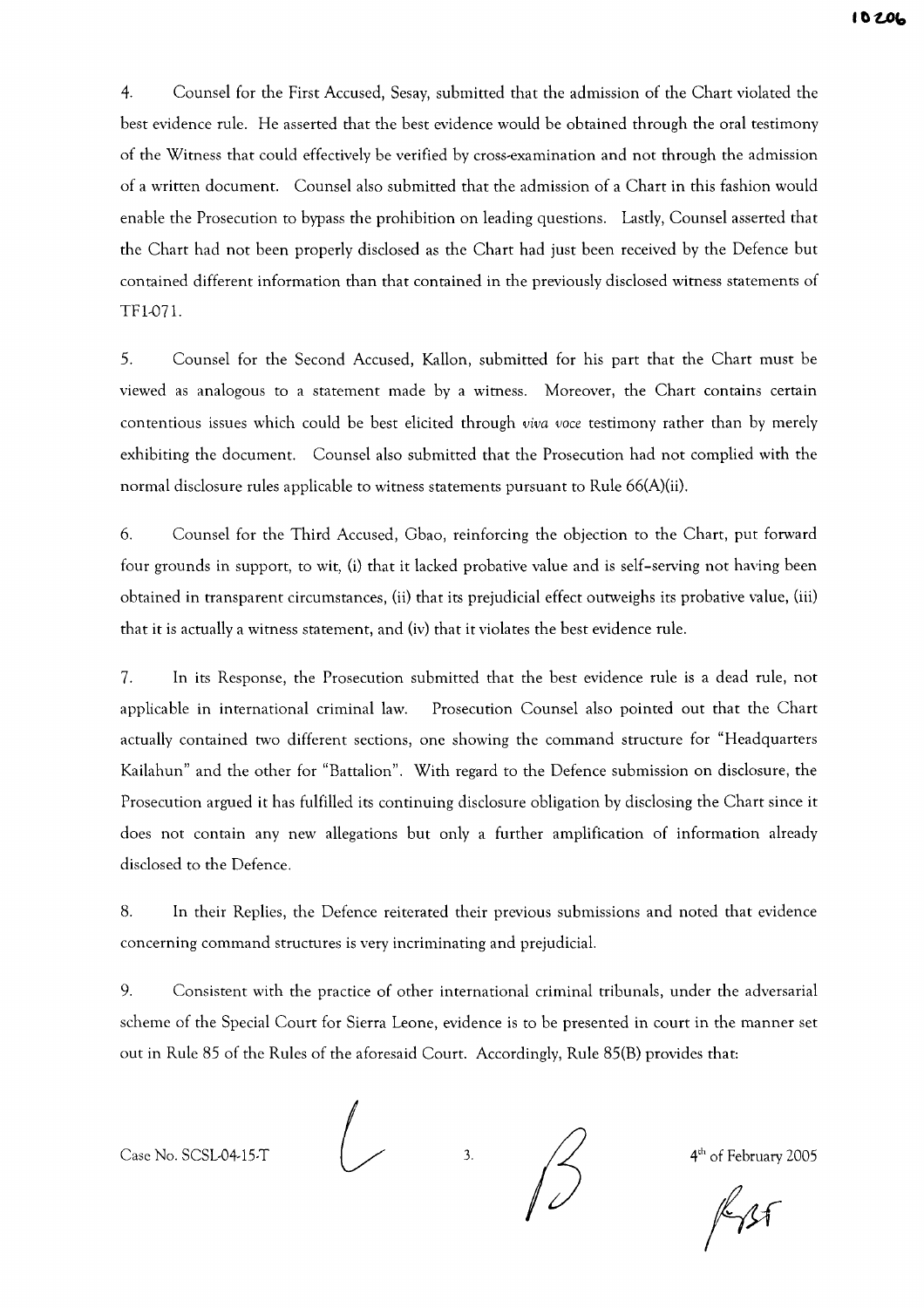Examination-in-chief, cross-examination and re-examination shall be allowed in each case. It shall be for the party calling a witness to examine him in chief, but a Judge may at any stage put any question to the witness.

10. Recalling that the Prosecution sought leave to produce the Chart as an exhibit in the course of the examination-in-chief of witness TFl-071 , and that the Chamber's Oral Ruling refusing admission of the said Chart, at that stage, was predicated upon the sole ground that its reception in evidence then would violate the prohibition against leading questions asked in the course of examination-in-chief, the Chamber takes this opportunity to restate, in clear and explicit terms, its appreciation of the existing state of the law nationally and in the practice of international criminal tribunals.

11. Any such restatement of the law must begin with a definition of a "leading question." In *Black's Law Dictionary,* a leading question is defined in these terms:

> A question that suggests the answer to the person being interrogated: especially, a question that may be answered by a mere "yes" or "no"...<sup>2</sup>

12. It has long been settled that leading questions are generally prohibited in examination-in-chief or re-examination. *Phipson* on *Evidence* states the rule in these terms:

> Generally a party may not, either in direct or re-examination, elicit the facts of his case by means of leading questions - i.e. questions which suggest the desired answer, or which put disputed matters to the witness in a form permitting of a simple reply of "yes" or "no.")

*13. Cross* on *Evidence* observes that while it is often said that a leading question is one to which the response will be a "yes" or a "no", this is not necessarily true in all circumstances and it must always be considered if such a question either suggests a response or assumes the existence of disputed facts.<sup>4</sup>

14. Judge May notes that the "adversarial nature of international criminal trials is most pronounced in rules of presentation of evidence."<sup>5</sup> In this way, it is trite law that international

Case No. SCSL-04-15-T  $\left( \frac{1}{2} \right)$  4.  $\left( \frac{1}{2} \right)$  4.  $\left( \frac{1}{2} \right)$  4.  $\left( \frac{1}{2} \right)$  4  $\left( \frac{1}{2} \right)$  6f February 2005

*<sup>2</sup> Black's Law Dictionary,* 7th ed, Bryan A. Garner, Ed., (St. Paul: West Group, 1999) at p. 897.

<sup>3</sup> *Phipson* on *Evidence,* (London: Sweet & Maxwell, 1963) at p. 1522.

<sup>4</sup> D. M. Byrne, Q.c. and J. D. Heydon, *Cross* on *Evidence,* 3'd Australian Edition, (Melbourne: Butrerworths Pry Ltd, 1986) atp.387.

<sup>5</sup> Judge R. May and M. Wierda, *International* Criminal *Evidence,* (New York: Transnational Publishers, 2002) at pp. 143- 144.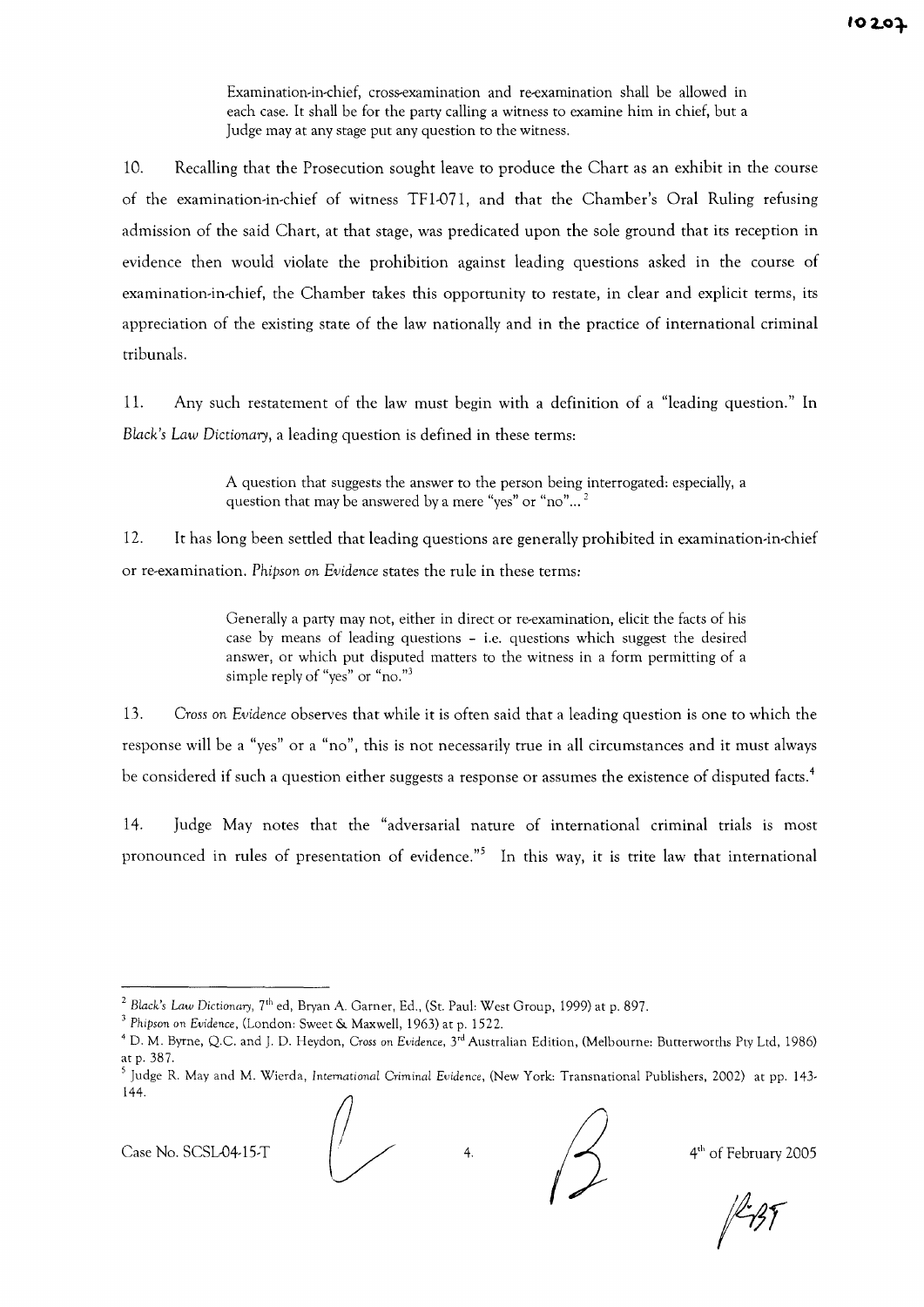criminal practice has adopted the common law restrictions regarding leading questions as have been outlined above.<sup>6</sup>

15. The Chamber wishes to emphasise that the rationale behind the exclusionary rule as to leading questions is clearly the presumption that a witness is "favourable to the party calling him, who, knowing exactly what the former can prove, might prompt him to give only the advantageous answers."7 The effect of such evidence, the Chamber notes, is that it "would be open to suspicion as being rather the prearranged version of the party then the spontaneous narration of the witness."8

16. The Chamber however notes that, like almost every general principle of law this rule of prohibition has never been inflexible. In the context of some national criminal law systems and the international criminal law system, exceptionally leading questions are permissible in, at least, five clearly-defined circumstances. Firstly, in respect of introductory matters. Secondly, as regards undisputed or non-contentious matters. Thirdly, in relation to identification of persons or objects. Fourthly, in assisting memory recollection. Fifthly, where a witness is called to contradict another as to expressions used by the latter.<sup>9</sup>

17. The Chart that the Prosecution has sought to enter into evidence details the alleged command structure of the RUF during the period of April to December 1998 in Kailahun, identifying the names and positions of alleged high-ranking members of the RUF. While some of the individuals and positions identified in the Chart had been referred to by the Witness during his examination-in-chief, the Witness had neither been asked nor provided specific, detailed information concerning the command structure of the RUF in that time and place.

18. Guided by the foregoing principles and after careful review of the contents of the Chart sought to be admitted in evidence as an exhibit by the Prosecution, the Chamber is satisfied that were the Prosecution to be allowed to introduce the Chart in evidence as an exhibit this would be both, in fact and in law, permitting the Prosecution to ask leading questions of the witness herein on disputed and contentious issues.

Case No. SCSL-04-15-T  $\sqrt{5}$  5.  $\sqrt{4^{th}}$  of February 2005



<sup>6</sup> *Id.,* at p. 147. See also: *Prosecutor v. Galic,* International Criminal Tribunal for the Former Yugoslavia, IT·98-29·T, Transcripts of 1 November 2002, at pp. 14872·14874.

*<sup>7</sup> Phipson* on *Evidence, supra* note 7 at para. 1523.

 $8$  Id.

<sup>9</sup> Id., paras 1523 and 1524.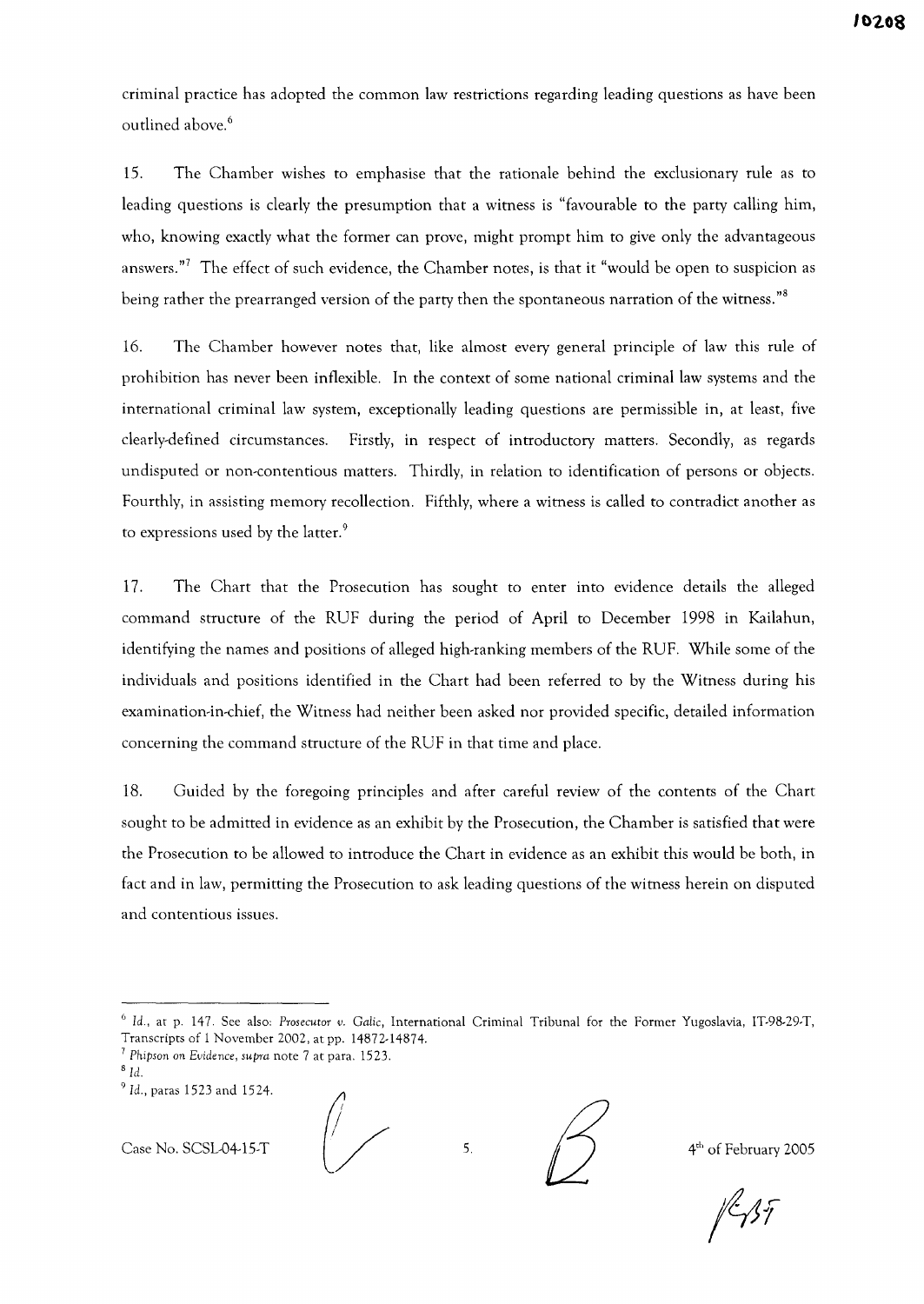19. While this finding definitively disposes of the present Application, this Chamber considers it instructive to make some additional comments regarding the other grounds which formed the basis of the Defence objection to the admissibility of the Chart in question.

20. Counsel for all three Accused persons relied upon the doctrine of the best evidence rule. They submitted that the Chart did not provide the best evidence in the case for the purpose for which it was sought to be tendered. The Chamber sees no merit in this submission for the reason that, generally, the best evidence rule, originating from the traditional common law, does "not formally apply to exclude evidence in international criminal trials."lo

21. It was also submitted by the Defence that, if admitted in evidence, the prejudicial effect of the Chart would outweigh its probative value. As evidence seeking to incriminate the Accused persons (which is essentially and always the object of Prosecution evidence adduced against persons charged with criminal offences), the Chamber is not satisfied that its prejudicial effect outweighs its probative value. In our own appreciation, in no way does the evidence contained in the Chart alter in a prejudicial way, the incriminating quality of the evidence against the Accused persons.

22. Another Defence submission on the issue is that the Chart is analogous to a statement made by a witness, and that it is in violation of Rule 66, the Prosecution having failed to disclose it. Consistent with our *Decision* on *Disclosure of Witness Statements and Cross-Examination,* II we are of the opinion that the Chart can be considered a witness statement. Indeed, this particular Chart was later entered as an exhibit at the request of the Defence for the Accused Sesay and Gbao for the purpose of establishing a prior inconsistent statement.<sup>12</sup> This Chamber considers that it is not necessary, given the ruling of the Court in this matter, to address the remainder of the Defence arguments on this point.

23. Counsel for the Defence also submitted that the Chart is self-serving and had not been obtained in transparent circumstances.<sup>13</sup> This contention could not be sustained on the grounds that

<sup>13</sup> Transcript, *supra* note 1 at pp. 79-80.



 $1137$ 

<sup>10</sup> Judge R. May and M. Wierda, *supra* note 5, p. 242.

<sup>I</sup> <sup>J</sup> *Prosecutor v. Norman* et *aL,* Case No. SCSL-04-14-T, *Decision* On *Disclosure of Witness Statements and Cross-Examination, 16* July 2004.

<sup>&</sup>lt;sup>12</sup> Prosecutor *v.* Sesay et al., SCSL-04-15-T, Transcripts of the 25<sup>th</sup> of January 2005 at pp. 44-46. A second chart, also part of a set of three prepared by the Prosecution for Witness TFl-071 , was later admitted at the instance of Counsel for Gbao. At the time of their admission as exhibits, the Court specified that the charts were to be admitted for the limited purposes of establishing a prior inconsistent statement subject to the requirements that Counsel indicate the specific portions of the chart that were inconsistent and also that the cross-examination be restricted to that relevant to the particular Accused.